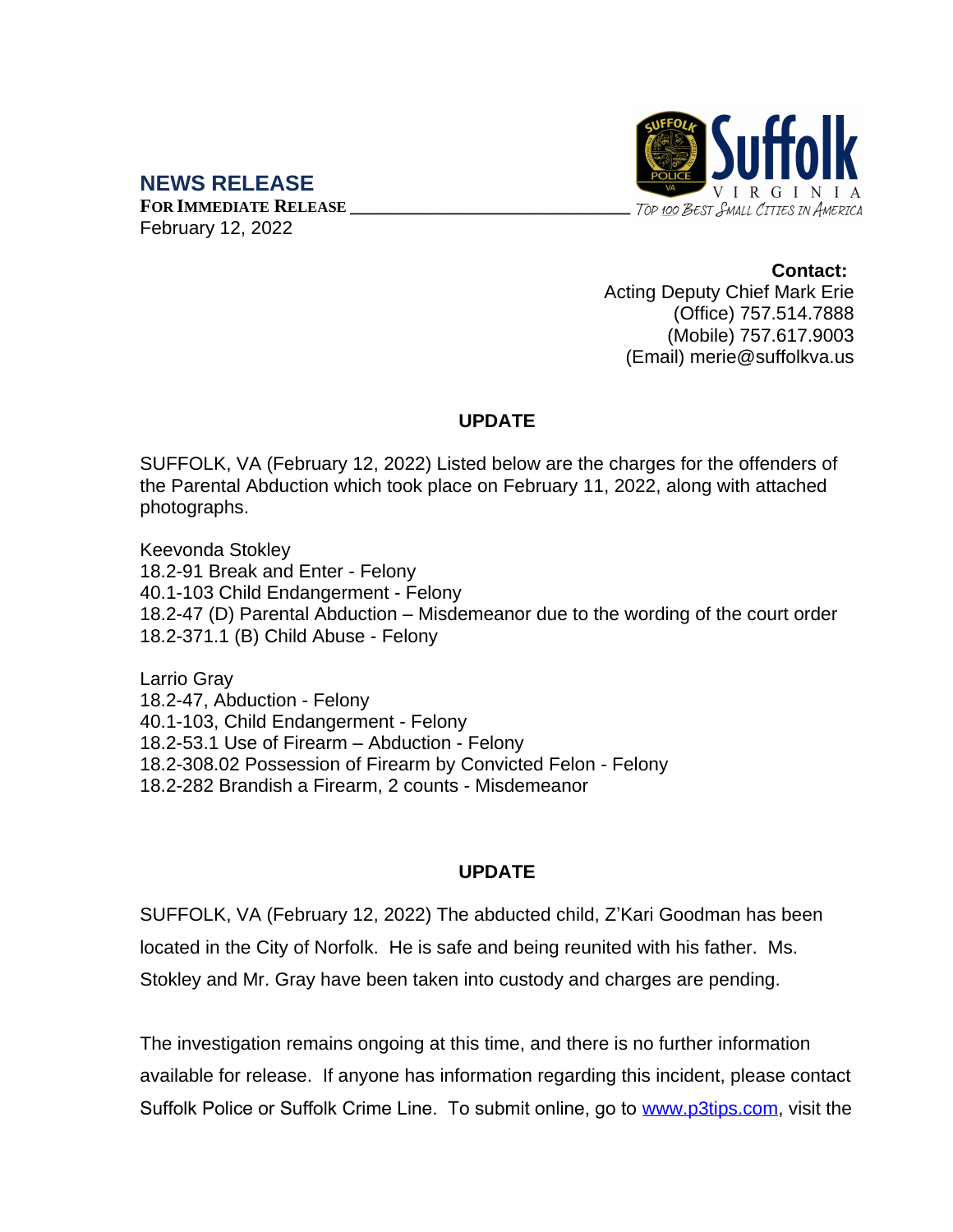Suffolk Police Department website [\(www.suffolkva.us/spd](http://www.suffolkva.us/spd)) and look for the Suffolk Crime Line link, or go to the Suffolk Police Department Facebook page at [www.facebook.com/suffolkpolicedepartment](http://www.facebook.com/suffolkpolicedepartment). You can also call 888-LOCK-U-UP, 1- 888-562-5887, Option 5. Once a person submits a tip, they will be given a TIP ID and password. With this information they can login at p3tips.com and submit follow-up information, engage in two-way dialogue, be informed of the outcome of the tip, and access any pertinent reward information.

## **SUFFOLK POLICE ARE REQUESTING PUBLIC ASSISTANCE IN LOCATING A PARENTALLY ABDUCTED 3-YEAR-OLD CHILD**

SUFFOLK, VA (February 11, 2022) The Suffolk Police are currently investigating the abduction of a 3-year-old child; Z'Kari Goodman which occurred around 8:00 PM. The child was physically removed from a residence in the 100 block of Fayette Street by his mother; Keevonda Stokley and her boyfriend Larrio Gray. Andre Goodman, the father of the child; who has full legal custody of Z'Kari attempted to retrieve his son before the offenders entered their vehicle but Mr. Gray threatened Mr. Goodman and other family members with a weapon.

Mr. Gray and Ms. Stokley left the scene in a black 2005 Honda Accord with VA Temporary Registration 51278R.

Z'Kari Goodman is 4'0 tall, weighs approximately 42 pounds, has chin length plats/braids. Z'Kari was last seen wearing a black and white t-shirt, with blue and white Adidas pants.

The investigation remains ongoing at this time, and there is no further information available for release. If anyone has information regarding this incident, please contact Suffolk Police or Suffolk Crime Line. To submit online, go to [www.p3tips.com](http://www.p3tips.com), visit the Suffolk Police Department website [\(www.suffolkva.us/spd](http://www.suffolkva.us/spd)) and look for the Suffolk